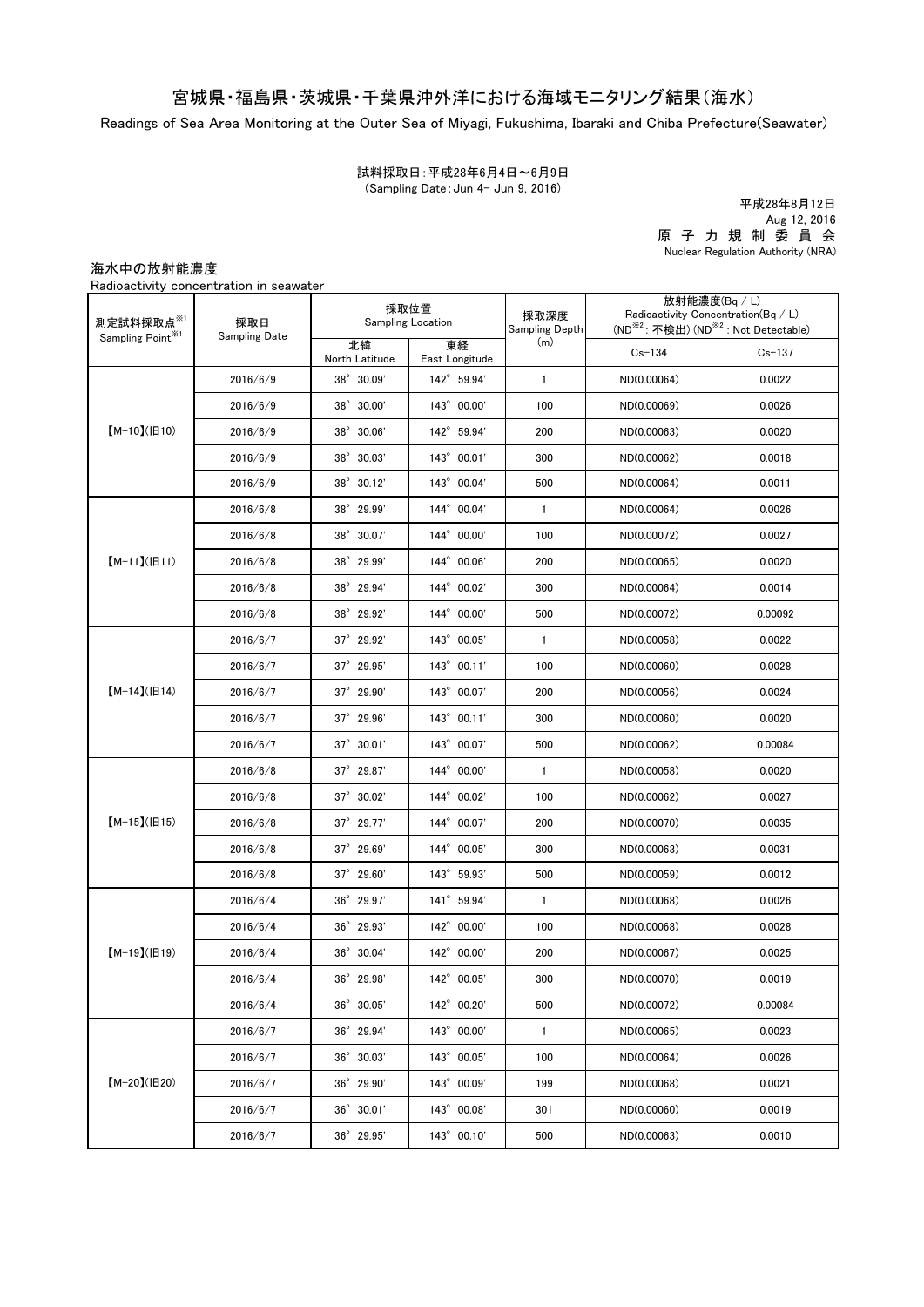| 測定試料採取点※1<br>Sampling Point <sup>※1</sup> | 採取日<br><b>Sampling Date</b> | 採取位置<br>Sampling Location |                      | 採取深度<br>Sampling Depth | 放射能濃度(Bq / L)<br>Radioactivity Concentration(Bq / L)<br>(ND <sup>※2</sup> : 不検出) (ND <sup>※2</sup> : Not Detectable) |            |
|-------------------------------------------|-----------------------------|---------------------------|----------------------|------------------------|----------------------------------------------------------------------------------------------------------------------|------------|
|                                           |                             | 北緯<br>North Latitude      | 東経<br>East Longitude | (m)                    | $Cs - 134$                                                                                                           | $Cs - 137$ |
| $[M-21](H21)$                             | 2016/6/6                    | $36^\circ$ $30.08'$       | 144° 00.00'          | $\mathbf{1}$           | ND(0.00059)                                                                                                          | 0.0022     |
|                                           | 2016/6/6                    | 36° 30.04'                | 143° 59.77'          | 100                    | ND(0.00060)                                                                                                          | 0.0025     |
|                                           | 2016/6/6                    | 36° 29.98'                | 144° 00.05'          | 200                    | ND(0.00062)                                                                                                          | 0.0023     |
|                                           | 2016/6/6                    | 36° 29.89'                | 144° 00.07'          | 300                    | ND(0.00064)                                                                                                          | 0.0015     |
|                                           | 2016/6/6                    | $36^\circ$ 29.91'         | 144° 00.11'          | 501                    | ND(0.00063)                                                                                                          | 0.00090    |
| $[M-25](H25)$                             | 2016/6/5                    | 35° 29.84'                | 141° 59.83'          | $\mathbf{1}$           | ND(0.00060)                                                                                                          | 0.0016     |
|                                           | 2016/6/5                    | 35° 30.01'                | 142° 00.00'          | 100                    | ND(0.00056)                                                                                                          | 0.0023     |
|                                           | 2016/6/5                    | 35° 30.00'                | 142° 00.00'          | 200                    | ND(0.00069)                                                                                                          | 0.0034     |
|                                           | 2016/6/5                    | $35^{\circ}$ 29.96'       | 141° 59.95'          | 300                    | ND(0.00063)                                                                                                          | 0.0034     |
|                                           | 2016/6/5                    | 35° 29.83'                | 141° 59.77'          | 500                    | ND(0.00062)                                                                                                          | 0.0021     |
| $[M-26](H26)$                             | 2016/6/5                    | 35° 29.73'                | 143° 00.17'          | $\mathbf{1}$           | ND(0.00060)                                                                                                          | 0.0017     |
|                                           | 2016/6/5                    | 35° 29.89'                | 143° 00.12'          | 99                     | ND(0.00058)                                                                                                          | 0.0025     |
|                                           | 2016/6/5                    | 35° 29.87'                | 143° 00.16'          | 200                    | ND(0.00066)                                                                                                          | 0.0028     |
|                                           | 2016/6/5                    | 35° 30.02'                | 142° 59.89'          | 301                    | ND(0.00056)                                                                                                          | 0.0037     |
|                                           | 2016/6/5                    | 35° 30.05'                | 142° 59.58'          | 500                    | ND(0.00064)                                                                                                          | 0.0021     |
| $[M-27](B27)$                             | 2016/6/6                    | 35° 30.14'                | 143° 59.73'          | $\mathbf{1}$           | ND(0.00056)                                                                                                          | 0.0026     |
|                                           | 2016/6/6                    | 35° 29.86'                | 144° 00.56'          | 100                    | ND(0.00056)                                                                                                          | 0.0032     |
|                                           | 2016/6/6                    | 35° 30.13'                | 143° 59.80'          | 200                    | ND(0.00055)                                                                                                          | 0.0022     |
|                                           | 2016/6/6                    | 35° 30.19'                | 143° 59.79'          | 300                    | ND(0.00055)                                                                                                          | 0.0022     |
|                                           | 2016/6/6                    | 35° 30.26'                | 143° 59.70'          | 500                    | ND(0.00057)                                                                                                          | 0.0011     |

※1 【 】内の番号は、図の測点番号に対応。

※1 The character enclosed in parentheses indicates Sampling Point in figure.

...<br>※2 NDの記載は、海水の放射能濃度の検出値が検出下限値を下回る場合。

※2 ND indicates the case that the detected radioactivity concentration in seawater was lower than the detection limits.

## \* 原子力規制委員会の委託事業により、(公財)海洋生物環境研究所が採取した試料を(公財)日本分析センターが分析。

on the project commissioned by Nuclear Regulation Authority (NRA). \* The samples of seawater collected by Marine Ecology Research Institute (MERI) were analyzed by Japan Chemical Analysis Center (JCAC)

## (参考)

平成20-22年度「海洋環境放射能総合評価事業」の福島第一海域(福島第一発電所から約25km付近)の環境放射能調査の結果: Cs-137:0.0012~0.0019Bq/L

(Reference)

The result of the environmental radioactivity measurement in the seawater around Fukushima Dai-ichi NPP (around 25km distance from Fukushima Dai-ichi NPP)shown in the report "Oceanic Environmental Radioactivity Synthesis Evaluation Business " FY 2008-2010 : Cs-137:0.0012~0.0019 Bq/L